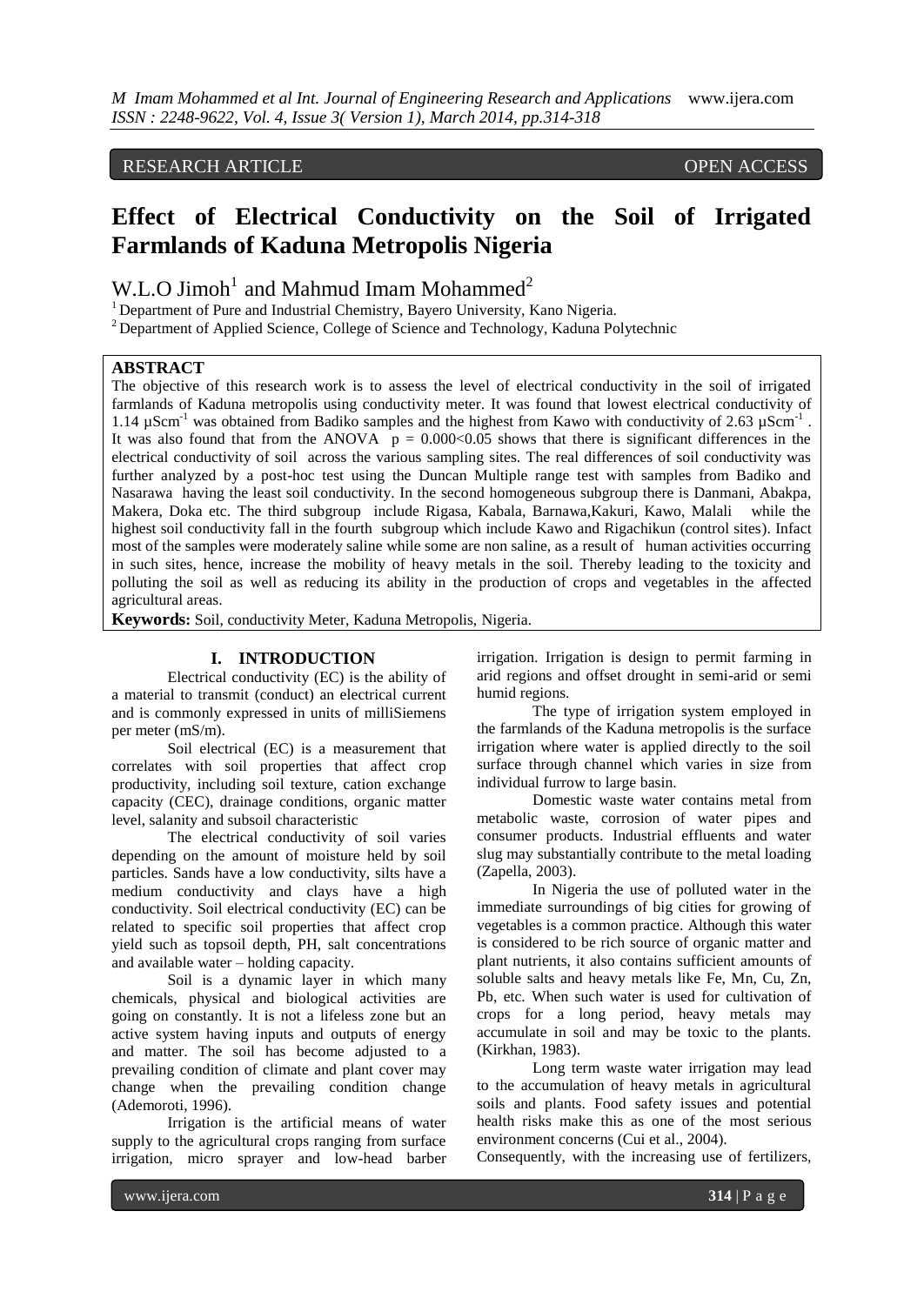biosolid and other related amendments to boost agricultural production and increasing reuse of treated and untreated wastewater as irrigation water, especially in the developing regions of the world, there is need to adequately assess the possible environmental impacts of such applications and agricultural practices.(Tijani and Agakwu)

The aim of this research work is to assess the effect of electrical conductivity on the soils used as agricultural areas of Kaduna metropolis so as to ascertain the extent of its pollution.

## **II. MATERIAL AND METHOD Sample and Sampling:**

Soil samples were randomly collected in a hole of 10cm deep which was dug from the irrigated farmlands where vegetables were grown and irrigated with water. These samples were then stored in polythene bags and taken to the laboratory and dried in an oven at a temperature of  $105^{\circ}$ C.

The dried soil samples were ground with mortar and pestle and sieved with 2mm sieve.

# **III. DESCRIPTION OF THE SAMPLING SITES**

Soil samples for heavy metal determination were collected from twenty one (21) irrigation sites of the Kaduna metropolis. These sites were Kabala (KBL), Danmani (DMN), Rigasa (RGS), Barnawa (BNW), Makera (MKR), Kakuri (KKR), Badiko (BDK) Nasarawa (NAS, Malali (MAL), Kudenda (KUD), Kinkinau (KKN), Kawo (KWO), Unguwan Rimi (URM), Unguwan Sanusi (UNS), Tudun Wada (TDW), Doka (DKA), Unguwan Dosa (UDS), Kabala Costain (CTA), Kurmin Mashi (KMS) and Abakpa (ABK). In this research work soil sample from Rigachikun (RCK) irrigation site was taken as control site. Figure 1.0 shows the detail map of the sampling sites.

Fig 1.0 **Map of the Sampling points and the control site**

# **SAMPLE PREPARATION**

### **Determination of conductivity**

 20g of the ground soil sample was taken into a beaker and 100cm<sup>3</sup> of distilled water was added and mixed thoroughly. The sample was allowed to stand for 10 minutes. The sample solution was then decanted into another clean beaker. The conductivity meter of the sample solutions were determined using a model ELE 470 conductivity metre. This conductivity metre was turned on and the probe was inserted into the decanted suspended solution of soil samples. The conductivity of each solution was taken and recorded. The probe was removed from the samples and thoroughly rinsed with distilled water. The procedure was repeated for all the samples collected from the various farmlands in the present study.

## **IV. RESULTS AND DISCUSSION**

The mean conductivity of the soil from the various irrigation sites of the Kaduna metropolis are summarized in the below Table 1.0.

Fig 1.0: Distribution of conductivity in soil from different sites of the Kaduna metropolis.

|          |       |       |       | 95% Confidence Interval for |       |  |
|----------|-------|-------|-------|-----------------------------|-------|--|
|          |       |       |       | Mean                        |       |  |
|          |       |       |       | Lower                       | Upper |  |
|          |       |       |       | Bound                       | Bound |  |
| SL (KBL) | 1.793 | 0.301 | 0.174 | 1.045                       | 2.541 |  |
| SL (DMN) | 1.570 | 0.044 | 0.025 | 1.462                       | 1.678 |  |
| SL(RGS)  | 1.760 | 0.052 | 0.030 | 1.631                       | 1.889 |  |
| SL (BNW) | 1.827 | 0.237 | 0.137 | 1.238                       | 2.415 |  |
| SL (MKR) | 1.720 | 0.017 | 0.010 | 1.677                       | 1.763 |  |
| SL (KKR) | 1.990 | 0.060 | 0.035 | 1.841                       | 2.139 |  |
| SL (BDK) | 1.138 | 0.844 | 0.488 | 0.960                       | 3.235 |  |
| SL (NAS) | 1.470 | 0.070 | 0.040 | 1.296                       | 1.644 |  |
| SL (MAL) | 2.537 | 0.474 | 0.273 | 1.360                       | 3.713 |  |
| SL (KKR) | 1.960 | 0.442 | 0.255 | 0.861                       | 3.059 |  |
| SL (KKN) | 2.297 | 0.614 | 0.355 | 0.771                       | 3.822 |  |
| SL (KWO) | 2.633 | 0.754 | 0.435 | 0.760                       | 4.506 |  |
| SL (URM) | 2.260 | 0.862 | 0.497 | 0.120                       | 4.400 |  |
|          |       |       |       |                             |       |  |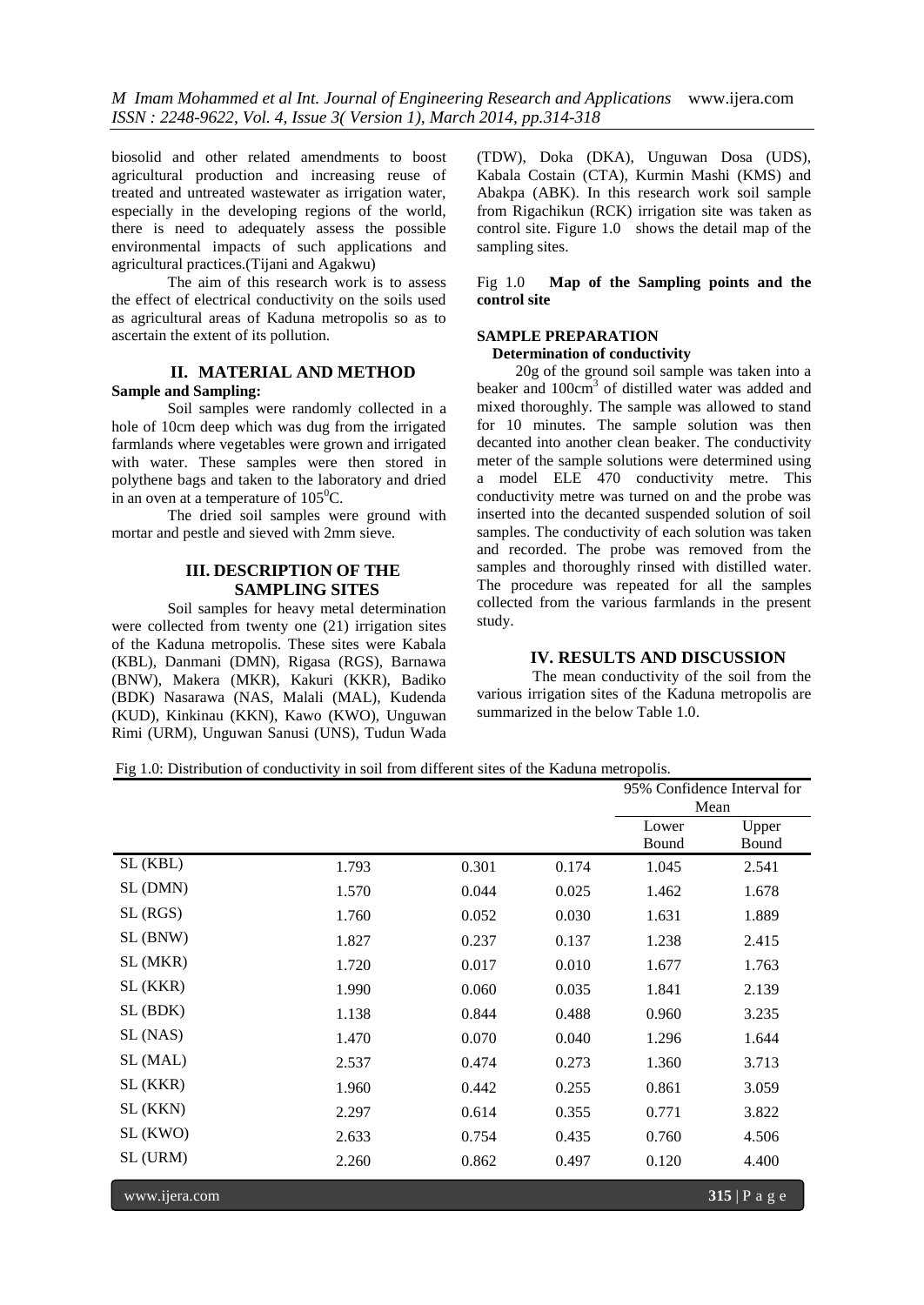*M Imam Mohammed et al Int. Journal of Engineering Research and Applications* www.ijera.com *ISSN : 2248-9622, Vol. 4, Issue 3( Version 1), March 2014, pp.314-318*

| SL (UNS)                | 2.343 | 0.560 | 0.323 | 0.952 | 3.735 |
|-------------------------|-------|-------|-------|-------|-------|
| SL (TDW)                | 2.453 | 0.912 | 0.527 | 0.187 | 4.719 |
| SL (DKA)                | 1.723 | 0.059 | 0.034 | 1.578 | 1.869 |
| SL (UNS)                | 1.610 | 0.036 | 0.021 | 1.520 | 1.700 |
| SL (CTA)                | 2.110 | 0.235 | 0.136 | 1.526 | 2.694 |
| SL (KMS)                | 1.723 | 0.211 | 0.122 | 1.200 | 2.247 |
| SL (ABK)                | 1.620 | 0.062 | 0.036 | 1.465 | 1.775 |
| <b>SL RCK</b> (Control) | 2.643 | 0.625 | 0.361 | 1.092 | 4.195 |

Table 1.0 shows the electronic conductivity soil samples obtained from the 21 irrigation sampling sites of the Kaduna metropolis. Conductivity of the Soil Samples

The electrical conductivity of the soil samples from the irrigation sites indicated the lowest conductivity of  $1.14 \mu$ Scm<sup>-1</sup> from Badiko sample and highest from Kawo with conductivity of  $2.63 \mu \text{Scm}^{-1}$ and were both lower than the conductivity value of

 $3.00 \mu \text{Scm}^{-1}$  obtained in soil from Zaria  $3.00 \mu \text{scm}^{-1}$ Uba *et al.*,2008). The higher conductivity value of the soil obtained from Zaria when compared to that obtained in this work may be attributed to the presence of certain element such as Na,Ca,Mg,K,Fe,Cu Zn etc were constituent of the soil and were abundance in the former than in the later.

| Table2.0. AINO VA Table for Conductivity |                |    |             |       |       |  |  |
|------------------------------------------|----------------|----|-------------|-------|-------|--|--|
| Source of Variation                      | Sum of Squares | DF | Mean Square |       | Sig.  |  |  |
| Between Groups                           | 10.295         | 20 | 0.515       | 2.337 | 0.010 |  |  |
| Within Groups                            | 9.250          | 42 | 0.220       |       |       |  |  |
| Total                                    | 19.545         | 62 |             |       |       |  |  |

**Table2.0: ANOVA Table for Conductivity**

From the ANOVA table 2.0 above,  $p = 0.010 \times 0.05$  there is significant difference in the conductivity across the various sample sites. The real differences of conductivity further be analyzed by a post-hoc test using the Duncan Multiple range

test in the table below; where means of homogeneous subgroups are clearly displayed. Moreover, the mean plots that follow clearly depict the mean values of the conductivity across the various locations.

| Table 3.0: Duncan Test for Conductivity |                           |      |      |   |  |
|-----------------------------------------|---------------------------|------|------|---|--|
|                                         | Subset for alpha = $0.05$ |      |      |   |  |
|                                         | 1                         | 2    | 3    | 4 |  |
| Badiko                                  | 1.14                      |      |      |   |  |
| Nasarawa                                | 1.47                      |      |      |   |  |
| Danmani                                 |                           | 1.57 |      |   |  |
| <b>Unguwan</b> Dosa                     |                           | 1.61 |      |   |  |
| Abakpa                                  |                           | 1.62 |      |   |  |
| Makera                                  |                           | 1.72 |      |   |  |
| Doka                                    |                           | 1.72 |      |   |  |
| Kurmin Mashi                            |                           | 1.72 |      |   |  |
| Rigasa                                  |                           |      | 1.76 |   |  |
| Kabala                                  |                           |      | 1.79 |   |  |
| Barnawa                                 |                           |      | 1.83 |   |  |
| Kudenda                                 |                           |      | 1.96 |   |  |
|                                         |                           |      |      |   |  |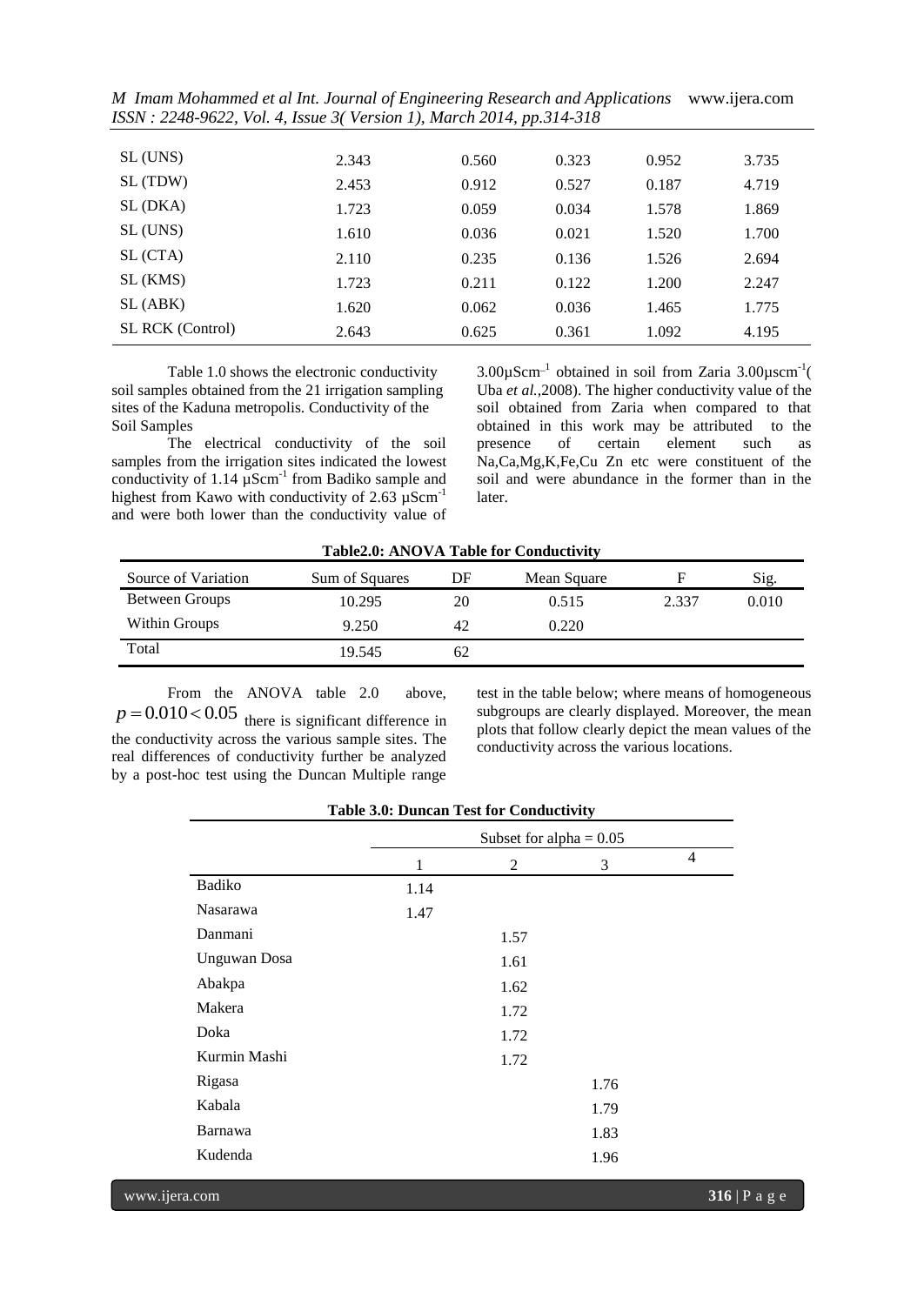| Kakuri               |       |       | 1.99  |       |
|----------------------|-------|-------|-------|-------|
| Costain              |       |       | 2.11  |       |
| Unguwan Rimi         |       |       | 2.26  |       |
| Kinkinau             |       |       | 2.30  |       |
| Unguwan Sanusi       |       |       | 2.34  |       |
| Tudun Wada           |       |       | 2.45  |       |
| Malali               |       |       | 2.54  |       |
| Kawo                 |       |       |       | 2.63  |
| Rigachikun (Control) |       |       |       | 2.64  |
| Sig.                 | 0.070 | 0.066 | 0.063 | 0.051 |

*M Imam Mohammed et al Int. Journal of Engineering Research and Applications* www.ijera.com *ISSN : 2248-9622, Vol. 4, Issue 3( Version 1), March 2014, pp.314-318*

From the Duncan multiple range tests displayed in Table 3.0, Badiko and Nasarawa, have the least conductivity. In the second homogeneous subgroup we have Danmani, Unguwan Dosa, Abakpa, among others. Similarly, in the third

homogeneous subgroup we have Rigasa, Kabala, Barnawa, among others. The highest conductivity fall in the fourth subgroup; which include only Kawo and Rigachikun. This is depicted in figure 2.0



Fig.2.0: A mean Plot for Conductivity

However, all conductivity values of the analyzed soil in this research work were within the normal range ,that is,  $0 - 200\mu$ scm<sup>-1</sup> as reported by Zaku *et al*., (2011)**.** The soil electrical conductivity varies significantly from one farmland to another ( $p <$ 0.005). Boulding (1994) classified electrical conductivity of soil as non – saline  $<$  2; moderately saline  $2 - 8$ ; very saline  $8 - 16$ ; extremely saline >16. From the result of this research work, most of the samples were moderately saline while some are

non saline, as a result of human activities occurring in such sites . Hence, increase the mobility heavy metals in the soil.

## **V. CONCLUSION**

In the present study, the electrical conductivity of different irrigation sites of Kaduna metropolis were determined and found that most of these sites were within the normal range ,that is, 0 - 200µscm-1 as reported by Zaku *et al*., (2011)**.** Also